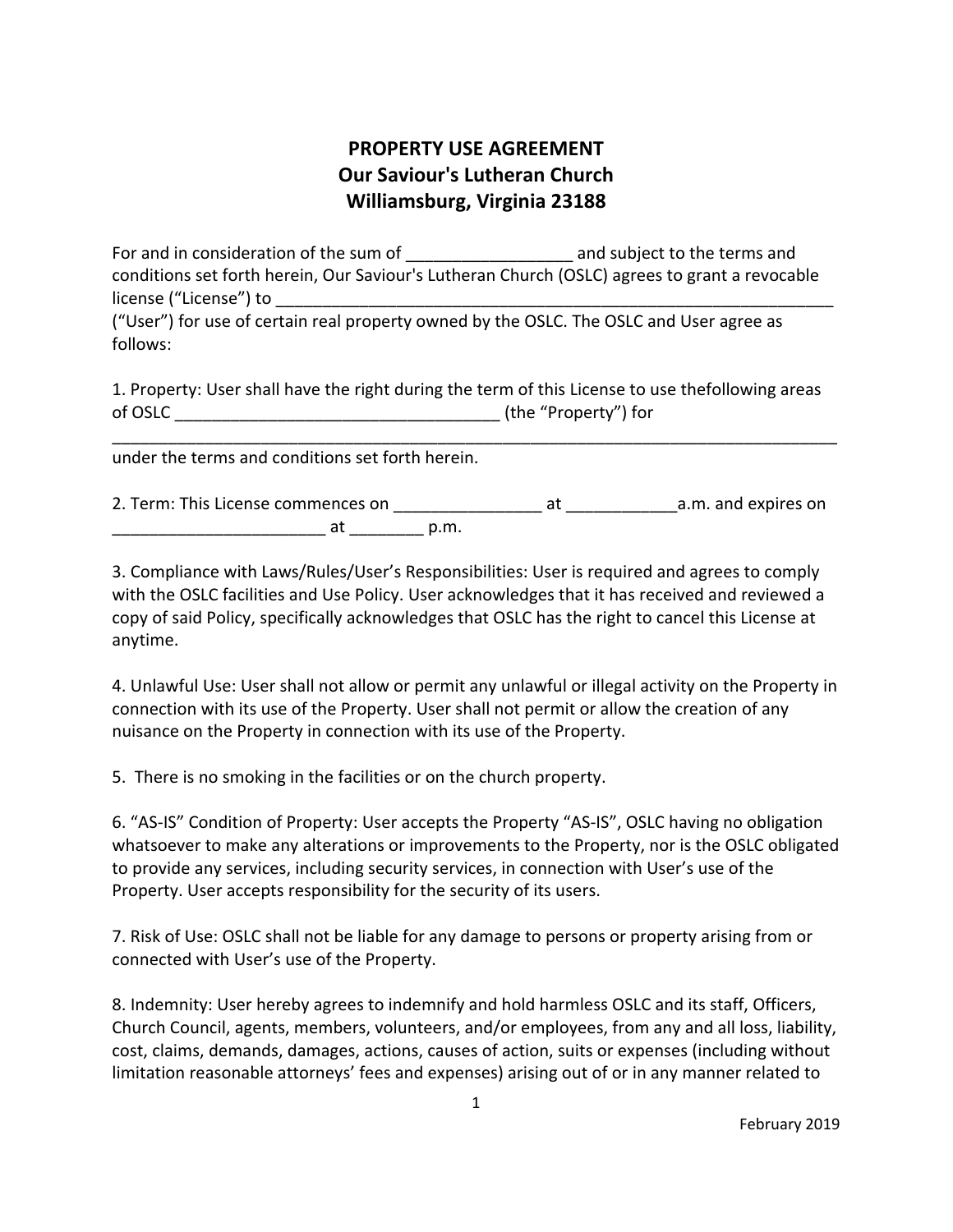or connected with the Use by the User or its employees, agents, guests or invitees, provided, however, that this indemnity shall not be applicable to any loss or liability caused by OSLC's willful misconduct.

9. Insurance: Non‐church groups are required to provide coverage described as follows: (a) General Liability ‐ User shall at its sole cost and expense keep in force throughout the term of this Agreement, a Commercial General Liability policy, which includes broad form property damage, contractual, personal injury, products and completed operations coverage with respect to the Use shall add the Our Saviour's Lutheran Church as additional insured to such policy, and shall include a waiver of subrogation in favor of OSLC, all in such form as shall be reasonably satisfactory to OSLC. Such insurance shall be in an amount of not less than One Million Dollars (\$1,000,000) for each occurrence, bodily or personal injury and/or property damage combined.

User's insurance carrier shall notify OSLC within thirty (30) days of any substantial reduction, termination or cancellation of said coverage. Evidence of the foregoing requirements shall be furnished to OSLC by valid certificate of insurance issued by or on behalf of the User's insurance carrier which shall be delivered to OSLC prior to the commencement date of this Agreement. (b) Worker's Compensation ‐ When required by Virginia law (employer has 3 or more workers), the User shall keep in force a Worker's Compensation policy with statutory limits and Employer's Liability with \$500,000 limits. Policy shall include a waiver of subrogation in favor of OSLC. User's insurance carrier shall notify OSLC within thirty (30) days of any substantial reduction, termination or cancellation of said coverage. Evidence of the foregoing requirements shall be furnished to OSLC by valid certificate of insurance issued by or on behalf of the User's insurance carrier which shall be delivered to OSLC prior to the commencement date of this Agreement.

10. Interest Created: This License shall not create any easement rights, leasehold interests or other interests in land. The rights of User in and to the Property created under this License shall not be subject to levy, sale, assignment or subletting.

11. Changes to License: This License represents the entire agreement between the parties hereto. No change to the terms of this License shall be effective unless it is in writing, signed by both the parties hereto.

12. Execution: The undersigned, executing on behalf of User, certifies that he/she is an agent of the named organization and is authorized to execute this Revocable License.

|            | In witness hereof, the parties have executed this Revocable License to be effective |             |  |
|------------|-------------------------------------------------------------------------------------|-------------|--|
| as of this | day of                                                                              | $\sim 20$ . |  |